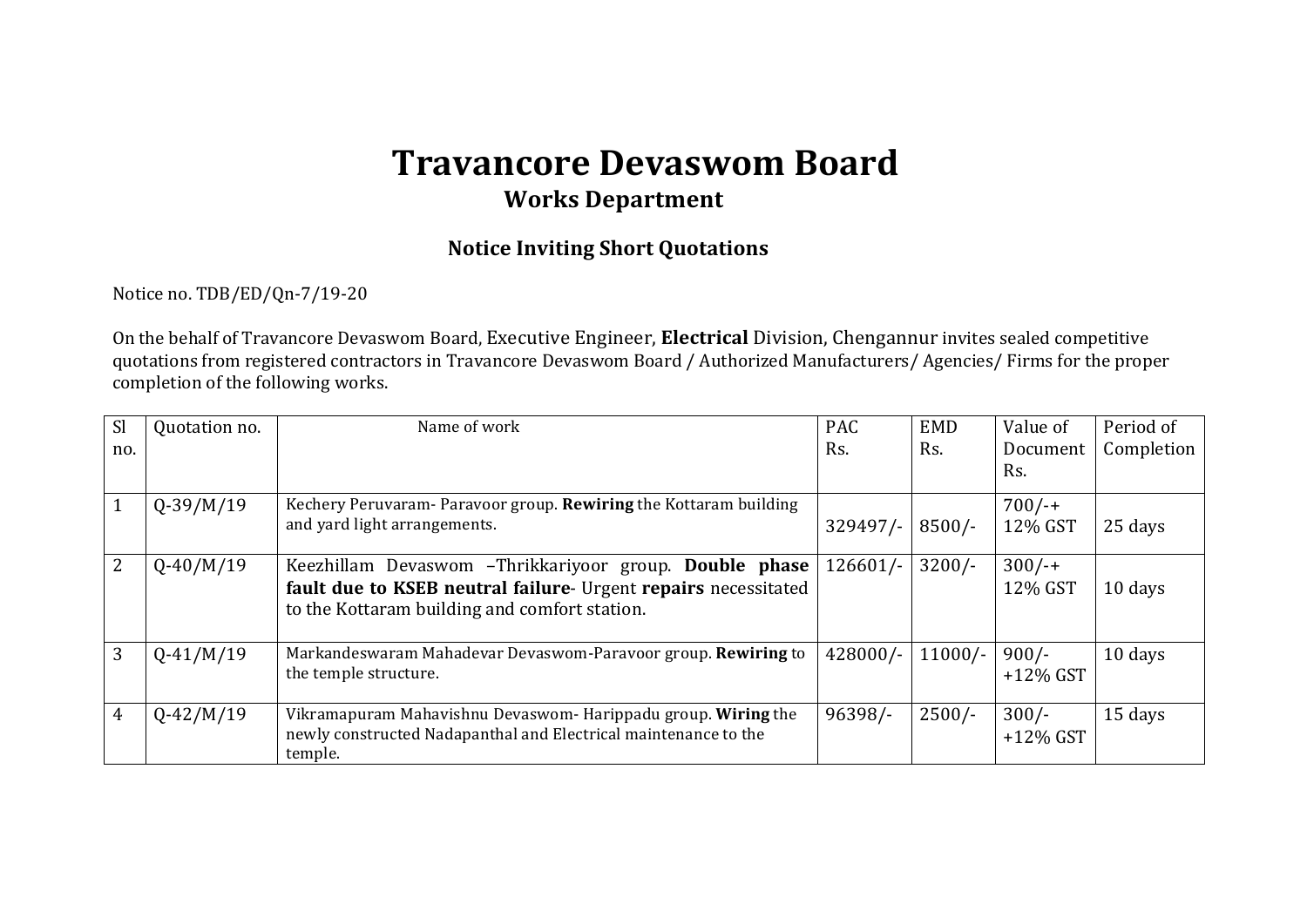| 5  | $Q-43/M/19$   | Mavelikkara Devaswom- Mavelikkara group. Rewiring of<br>Mathapadasala and Homapura.                                                                                                           | $85415/-$  | $2200/-$ | $300/-$<br>$+12\%$ GST | 20 days |
|----|---------------|-----------------------------------------------------------------------------------------------------------------------------------------------------------------------------------------------|------------|----------|------------------------|---------|
| 6  | $Q-44/M/19$   | Assistant Engineer Office-Ampalapuzha. Supply and installation of a<br>Desk top computer for office use                                                                                       | 48002/-    | $1300/-$ | $300/-$<br>$+12\%$ GST | 10 days |
| 7  | $Q-45/M/19$   | Mannar Devaswom - Ettumanoor group. Replacing the dysfunctional<br>electrical materials in connection with festival 1194 ME.                                                                  | 42654/     | $1100/-$ | $300/-$<br>$+12\%$ GST | 10 days |
| 8  | $Q-46/M/19$   | Kodungoor Devaswom-Mundakayam group. Lightning Hazard -<br>Rewiring the damaged portion of Mathapadasala.                                                                                     | $96131/-$  | $2500/-$ | $300/-$<br>$+12\%$ GST | 10 days |
| 9  | $Q-47/M/19$   | Aluva Dwaraka guest house- Paravoor group. Renovation works-<br>Maintenance to the electrical installations, replacing the home<br>appliances and renewing the electrical fittings of Temple. | 294482/-   | $7500/-$ | $700/-$<br>$+12\%$ GST | 20 days |
| 10 | $Q-48/M/19$   | Thevarodathu Sree Mahavishnu Devaswom -Harippadu group. Wiring<br>the Anakkotil.                                                                                                              | $97246/-$  | $2500/-$ | $300/-$<br>$+12\%$ GST | 10 days |
| 11 | $Q - 49/M/19$ | Kumaranchira Devaswom - Karunagappaly group. Wiring of Vivaha<br>panthal and replacing damaged electrical fittings of temple structure.                                                       | $93800/-$  | $2500/-$ | $300/-$<br>$+12\%$ GST | 20 days |
| 12 | $Q - 50/M/19$ | Assistant Engineer office and AC office - Tiruvalla. Replacing damaged<br>electrical fittings.                                                                                                | $59216/$ - | $1500/-$ | $300/-$<br>$+12\%$ GST | 10 days |
| 13 | $Q - 51/M/19$ | Mankompu Devaswom- Changanassery group. Devaprasnam-<br><b>Replacing</b> the Damaged electrical fittings of the temple.                                                                       | $28422/-$  | $800/-$  | $300/-$<br>$+12\%$ GST | 10 days |
| 14 | $Q - 52/M/19$ | Mudiyoorkonam Devaswom- Aranmula group. Providing<br>electrification to the newly constructed Thidappally.                                                                                    | $50015/-$  | $1300/-$ | $300/-$<br>$+12\%$ GST | 10 days |